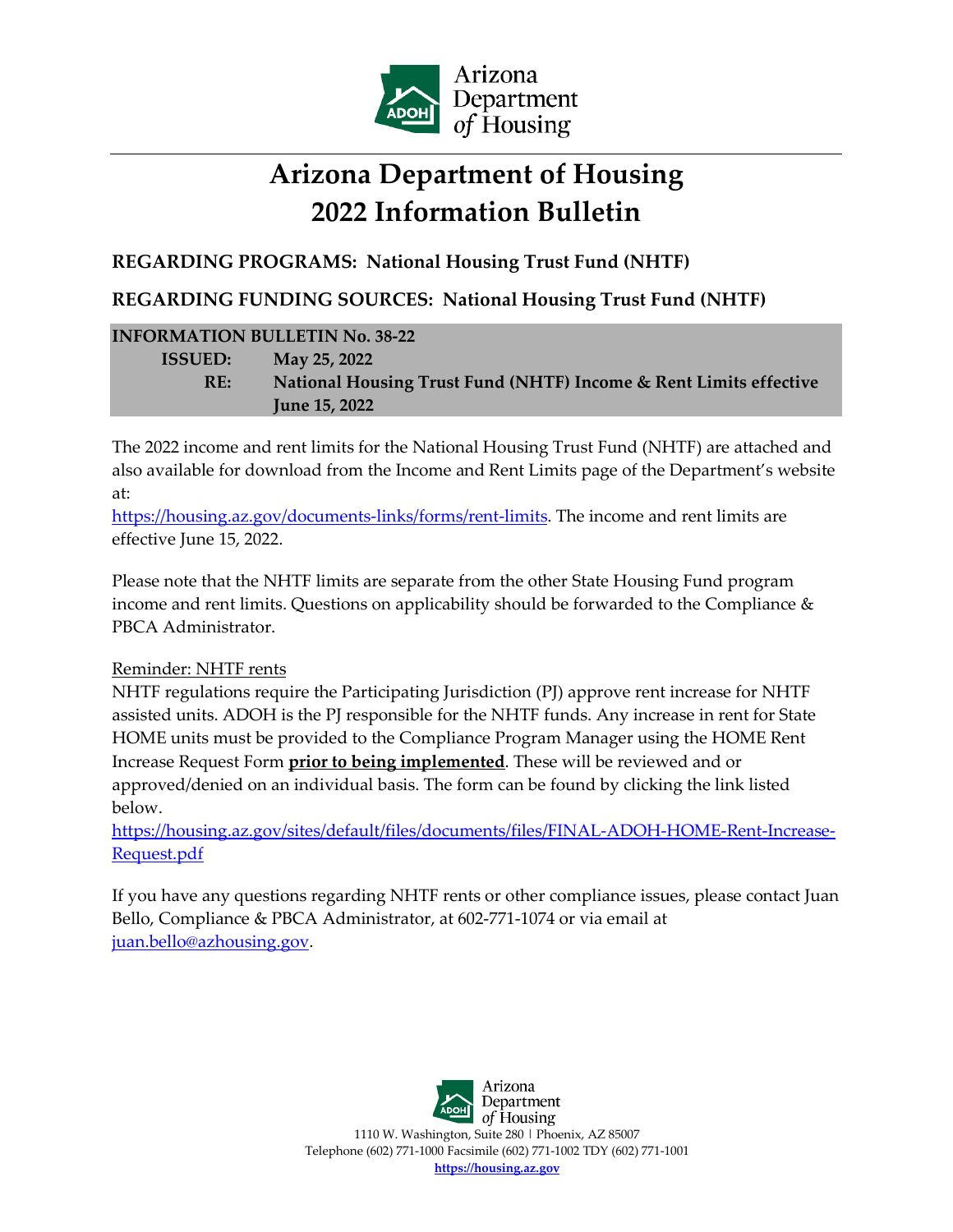| U.S. DEPARTMENT OF HUD           |                                                                       |       |                                     |       |       |                                     |       |       |       |
|----------------------------------|-----------------------------------------------------------------------|-------|-------------------------------------|-------|-------|-------------------------------------|-------|-------|-------|
| <b>STATE: ARIZONA</b>            | 2022 HOUSING TRUST FUND INCOME LIMITS<br>--------------<br>---------- |       |                                     |       |       |                                     |       |       |       |
|                                  |                                                                       |       |                                     |       |       |                                     |       |       |       |
|                                  | <b>PROGRAM</b>                                                        |       | 1 PERSON 2 PERSON 3 PERSON 4 PERSON |       |       | 5 PERSON 6 PERSON 7 PERSON 8 PERSON |       |       |       |
| Flagstaff, AZ MSA                |                                                                       |       |                                     |       |       |                                     |       |       |       |
|                                  | HTF LIMITS                                                            | 18050 | 20600                               | 23200 | 27750 | 32470                               | 37190 | 41910 | 46630 |
|                                  | 30% Limits                                                            | 18050 | 20600                               | 23200 | 25750 | 27850                               | 29900 | 31950 | 34000 |
|                                  | Poverty Guideline                                                     | 13590 | 18310                               | 23030 | 27750 | 32470                               | 37190 | 41910 | 46630 |
| Lake Havasu City-Kingman, AZ MSA |                                                                       |       |                                     |       |       |                                     |       |       |       |
|                                  | HTF LIMITS                                                            | 13590 | 18310                               | 23030 | 27750 | 32470                               | 37190 | 41910 | 46630 |
|                                  | 30% Limits                                                            | 13100 | 15000                               | 16850 | 18700 | 20200                               | 21700 | 23200 | 24700 |
|                                  | Poverty Guideline                                                     | 13590 | 18310                               | 23030 | 27750 | 32470                               | 37190 | 41910 | 46630 |
|                                  |                                                                       |       |                                     |       |       |                                     |       |       |       |
| Phoenix-Mesa-Scottsdale, AZ MSA  |                                                                       |       |                                     |       |       |                                     |       |       |       |
|                                  | HTF LIMITS                                                            | 18550 | 21200                               | 23850 | 27750 | 32470                               | 37190 | 41910 | 46630 |
|                                  | 30% Limits                                                            | 18550 | 21200                               | 23850 | 26500 | 28650                               | 30750 | 32900 | 35000 |
|                                  | Poverty Guideline                                                     | 13590 | 18310                               | 23030 | 27750 | 32470                               | 37190 | 41910 | 46630 |
| Prescott, AZ MSA                 |                                                                       |       |                                     |       |       |                                     |       |       |       |
|                                  | HTF LIMITS                                                            | 15000 | 18310                               | 23030 | 27750 | 32470                               | 37190 | 41910 | 46630 |
|                                  | 30% Limits                                                            | 15000 | 17150                               | 19300 | 21400 | 23150                               | 24850 | 26550 | 28250 |
|                                  | Poverty Guideline                                                     | 13590 | 18310                               | 23030 | 27750 | 32470                               | 37190 | 41910 | 46630 |
| Sierra Vista-Douglas, AZ MSA     |                                                                       |       |                                     |       |       |                                     |       |       |       |
|                                  | HTF LIMITS                                                            | 13590 | 18310                               | 23030 | 27750 | 32470                               | 37190 | 41910 | 46630 |
|                                  | 30% Limits                                                            | 13550 | 15500                               | 17450 | 19350 | 20900                               | 22450 | 24000 | 25550 |
|                                  |                                                                       | 13590 | 18310                               | 23030 | 27750 | 32470                               | 37190 | 41910 | 46630 |
|                                  | Poverty Guideline                                                     |       |                                     |       |       |                                     |       |       |       |
| Tucson, AZ MSA                   |                                                                       |       |                                     |       |       |                                     |       |       |       |
|                                  | HTF LIMITS                                                            | 16100 | 18400                               | 23030 | 27750 | 32470                               | 37190 | 41910 | 46630 |
|                                  | 30% Limits                                                            | 16100 | 18400                               | 20700 | 23000 | 24850                               | 26700 | 28550 | 30400 |
|                                  | Poverty Guideline                                                     | 13590 | 18310                               | 23030 | 27750 | 32470                               | 37190 | 41910 | 46630 |
| Yuma, AZ MSA                     |                                                                       |       |                                     |       |       |                                     |       |       |       |
|                                  | HTF LIMITS                                                            | 13590 | 18310                               | 23030 | 27750 | 32470                               | 37190 | 41910 | 46630 |
|                                  | <b>30% Limits</b>                                                     | 12050 | 13750                               | 15450 | 17150 | 18550                               | 19900 | 21300 | 22650 |
|                                  | Poverty Guideline                                                     | 13590 | 18310                               | 23030 | 27750 | 32470                               | 37190 | 41910 | 46630 |
|                                  |                                                                       |       |                                     |       |       |                                     |       |       |       |
| Apache County, AZ                | HTF LIMITS                                                            |       |                                     |       | 27750 | 32470                               | 37190 | 41910 | 46630 |
|                                  |                                                                       | 13590 | 18310                               | 23030 |       |                                     |       |       |       |
|                                  | 30% Limits                                                            | 11650 | 13300                               | 14950 | 16600 | 17950                               | 19300 | 20600 | 21950 |
|                                  | Poverty Guideline                                                     | 13590 | 18310                               | 23030 | 27750 | 32470                               | 37190 | 41910 | 46630 |
| Gila County, AZ                  |                                                                       |       |                                     |       |       |                                     |       |       |       |
|                                  | HTF LIMITS                                                            | 13590 | 18310                               | 23030 | 27750 | 32470                               | 37190 | 41910 | 46630 |
|                                  | <b>30% Limits</b>                                                     | 12650 | 14450                               | 16250 | 18050 | 19500                               | 20950 | 22400 | 23850 |
|                                  | Poverty Guideline                                                     | 13590 | 18310                               | 23030 | 27750 | 32470                               | 37190 | 41910 | 46630 |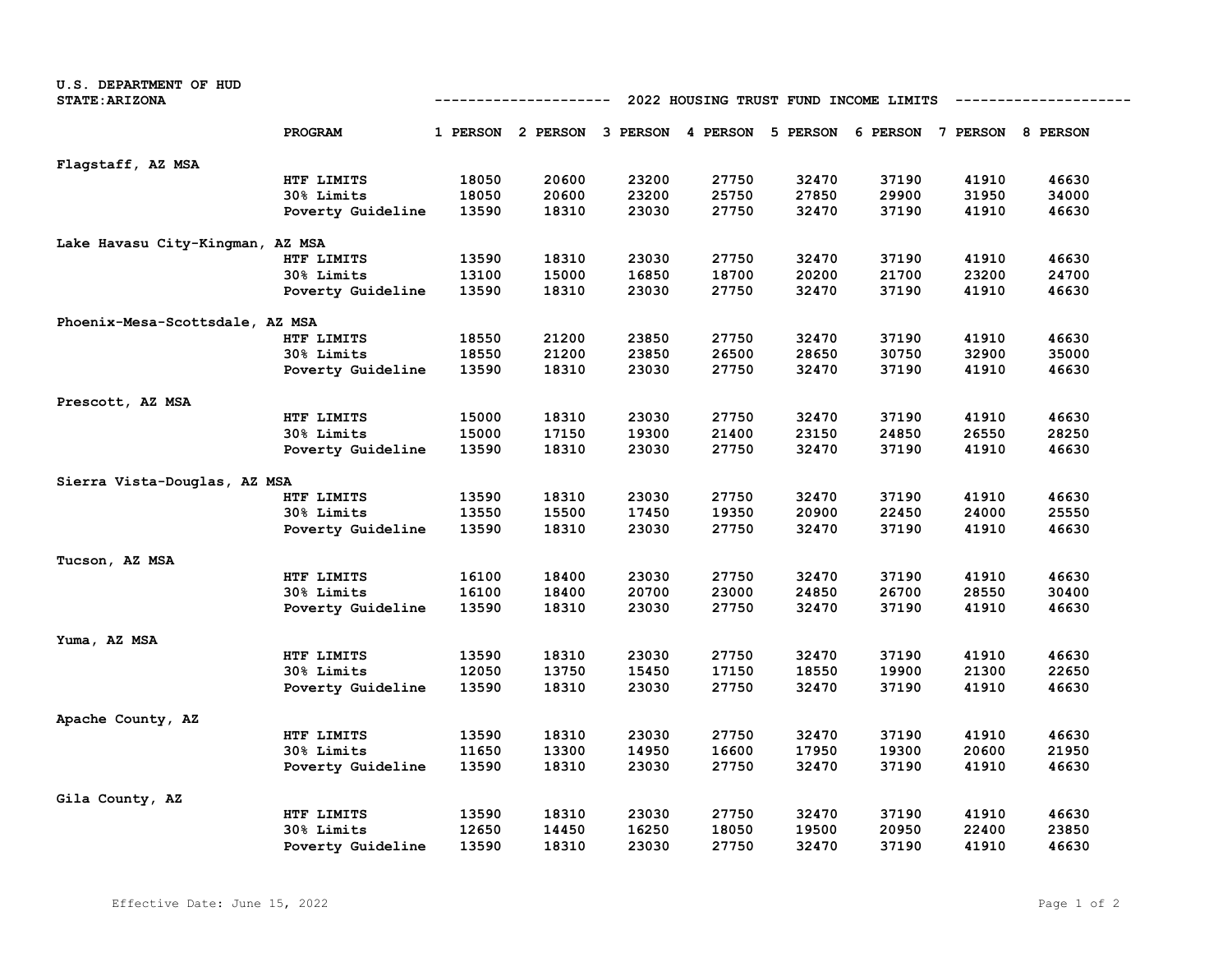| <b>U.S. DEPARTMENT OF HUD</b><br><b>STATE: ARIZONA</b> |                   |          |          |          |          | 2022 HOUSING TRUST FUND INCOME LIMITS |          |          |          |
|--------------------------------------------------------|-------------------|----------|----------|----------|----------|---------------------------------------|----------|----------|----------|
|                                                        | <b>PROGRAM</b>    | 1 PERSON | 2 PERSON | 3 PERSON | 4 PERSON | 5 PERSON                              | 6 PERSON | 7 PERSON | 8 PERSON |
| Graham County, AZ                                      |                   |          |          |          |          |                                       |          |          |          |
|                                                        | HTF LIMITS        | 13900    | 18310    | 23030    | 27750    | 32470                                 | 37190    | 41910    | 46630    |
|                                                        | 30% Limits        | 13900    | 15900    | 17900    | 19850    | 21450                                 | 23050    | 24650    | 26250    |
|                                                        | Poverty Guideline | 13590    | 18310    | 23030    | 27750    | 32470                                 | 37190    | 41910    | 46630    |
| Greenlee County, AZ                                    |                   |          |          |          |          |                                       |          |          |          |
|                                                        | HTF LIMITS        | 15050    | 18310    | 23030    | 27750    | 32470                                 | 37190    | 41910    | 46630    |
|                                                        | 30% Limits        | 15050    | 17200    | 19350    | 21500    | 23250                                 | 24950    | 26700    | 28400    |
|                                                        | Poverty Guideline | 13590    | 18310    | 23030    | 27750    | 32470                                 | 37190    | 41910    | 46630    |
| La Paz County, AZ                                      |                   |          |          |          |          |                                       |          |          |          |
|                                                        | HTF LIMITS        | 13590    | 18310    | 23030    | 27750    | 32470                                 | 37190    | 41910    | 46630    |
|                                                        | 30% Limits        | 12350    | 14100    | 15850    | 17600    | 19050                                 | 20450    | 21850    | 23250    |
|                                                        | Poverty Guideline | 13590    | 18310    | 23030    | 27750    | 32470                                 | 37190    | 41910    | 46630    |
| Navajo County, AZ                                      |                   |          |          |          |          |                                       |          |          |          |
|                                                        | HTF LIMITS        | 13590    | 18310    | 23030    | 27750    | 32470                                 | 37190    | 41910    | 46630    |
|                                                        | 30% Limits        | 11650    | 13300    | 14950    | 16600    | 17950                                 | 19300    | 20600    | 21950    |
|                                                        | Poverty Guideline | 13590    | 18310    | 23030    | 27750    | 32470                                 | 37190    | 41910    | 46630    |
| Santa Cruz County, AZ                                  |                   |          |          |          |          |                                       |          |          |          |
|                                                        | HTF LIMITS        | 13590    | 18310    | 23030    | 27750    | 32470                                 | 37190    | 41910    | 46630    |
|                                                        | 30% Limits        | 11650    | 13300    | 14950    | 16600    | 17950                                 | 19300    | 20600    | 21950    |
|                                                        | Poverty Guideline | 13590    | 18310    | 23030    | 27750    | 32470                                 | 37190    | 41910    | 46630    |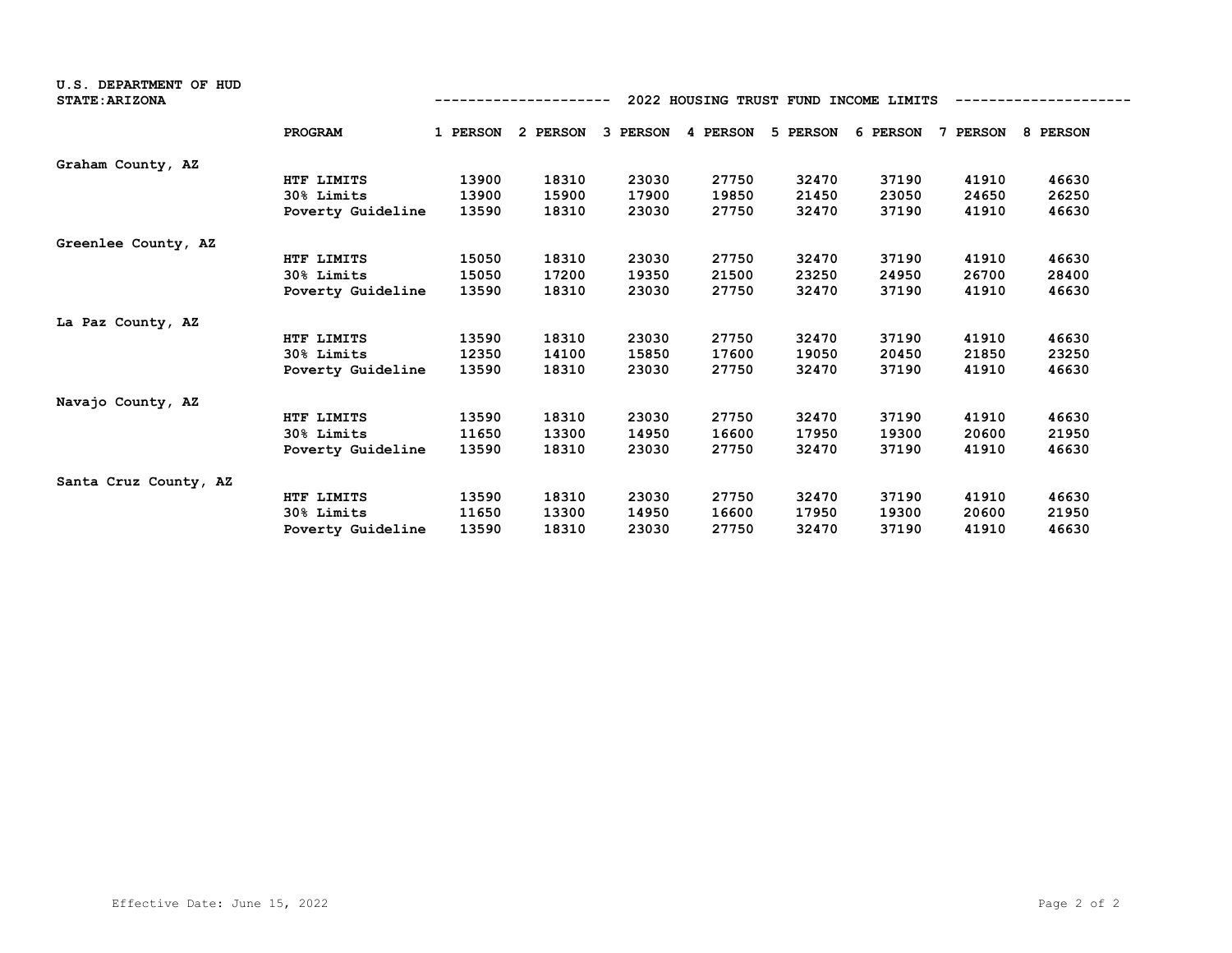| <b>U.S. DEPARTMENT OF HUD</b>    |                                                  |                   |                                       |            |            |            |             |             |
|----------------------------------|--------------------------------------------------|-------------------|---------------------------------------|------------|------------|------------|-------------|-------------|
| <b>STATE: ARIZONA</b>            |                                                  | ---------         | 2022 HOUSING TRUST FUND PROGRAM RENTS |            |            |            | ----------- |             |
|                                  | <b>PROGRAM</b>                                   | <b>EFFICIENCY</b> | 1 BR                                  | $2$ BR     | 3 BR       | $4$ BR     | 5 BR        | 6 BR        |
| Flagstaff, AZ MSA                |                                                  |                   |                                       |            |            |            |             |             |
|                                  | HOUSING TRUST FUND RENT<br>For Information Only: | 451               | 483                                   | 580        | 752        | 929        | 1106        | 1283        |
|                                  | 30% RENT LIMIT                                   | 451               | 483                                   | 580        | 670        | 747        | 824         | 901         |
|                                  | POVERTY GUIDELINE RENT                           | 339               | 398                                   | 575        | 752        | 929        | 1106        | 1283        |
| Lake Havasu City-Kingman, AZ MSA |                                                  |                   |                                       |            |            |            |             |             |
|                                  | HOUSING TRUST FUND RENT                          | 339               | 398                                   | 575        | 752        | 929        | 1106        | 1283        |
|                                  | For Information Only:<br>30% RENT LIMIT          | 327               | 351                                   | 421        | 486        | 542        | 598         | 654         |
|                                  | POVERTY GUIDELINE RENT                           | 339               | 398                                   | 575        | 752        | 929        | 1106        | 1283        |
|                                  |                                                  |                   |                                       |            |            |            |             |             |
| Phoenix-Mesa-Scottsdale, AZ MSA  | HOUSING TRUST FUND RENT                          | 463               | 496                                   | 596        | 752        | 929        | 1106        | 1283        |
|                                  | For Information Only:                            |                   |                                       |            |            |            |             |             |
|                                  | 30% RENT LIMIT                                   | 463               | 496                                   | 596        | 689        | 768        | 848         | 927         |
|                                  | POVERTY GUIDELINE RENT                           | 339               | 398                                   | 575        | 752        | 929        | 1106        | 1283        |
| Prescott, AZ MSA                 |                                                  |                   |                                       |            |            |            |             |             |
|                                  | HOUSING TRUST FUND RENT                          | 375               | 401                                   | 575        | 752        | 929        | 1106        | 1283        |
|                                  | For Information Only:                            |                   |                                       |            |            |            |             |             |
|                                  | 30% RENT LIMIT<br>POVERTY GUIDELINE RENT         | 375<br>339        | 401<br>398                            | 482<br>575 | 556<br>752 | 621<br>929 | 685<br>1106 | 749<br>1283 |
|                                  |                                                  |                   |                                       |            |            |            |             |             |
| Sierra Vista-Douglas, AZ MSA     |                                                  |                   |                                       |            |            |            |             |             |
|                                  | HOUSING TRUST FUND RENT<br>For Information Only: | 339               | 398                                   | 575        | 752        | 929        | 1106        | 1283        |
|                                  | 30% RENT LIMIT                                   | 338               | 363                                   | 436        | 503        | 561        | 619         | 677         |
|                                  | POVERTY GUIDELINE RENT                           | 339               | 398                                   | 575        | 752        | 929        | 1106        | 1283        |
| Tucson, AZ MSA                   |                                                  |                   |                                       |            |            |            |             |             |
|                                  | HOUSING TRUST FUND RENT<br>For Information Only: | 402               | 431                                   | 575        | 752        | 929        | 1106        | 1283        |
|                                  | 30% RENT LIMIT                                   | 402               | 431                                   | 517        | 598        | 667        | 736         | 805         |
|                                  | POVERTY GUIDELINE RENT                           | 339               | 398                                   | 575        | 752        | 929        | 1106        | 1283        |
| Yuma, AZ MSA                     |                                                  |                   |                                       |            |            |            |             |             |
|                                  | HOUSING TRUST FUND RENT<br>For Information Only: | 339               | 398                                   | 575        | 752        | 929        | 1106        | 1283        |
|                                  | 30% RENT LIMIT                                   | 301               | 322                                   | 386        | 446        | 497        | 549         | 600         |
|                                  | POVERTY GUIDELINE RENT                           | 339               | 398                                   | 575        | 752        | 929        | 1106        | 1283        |